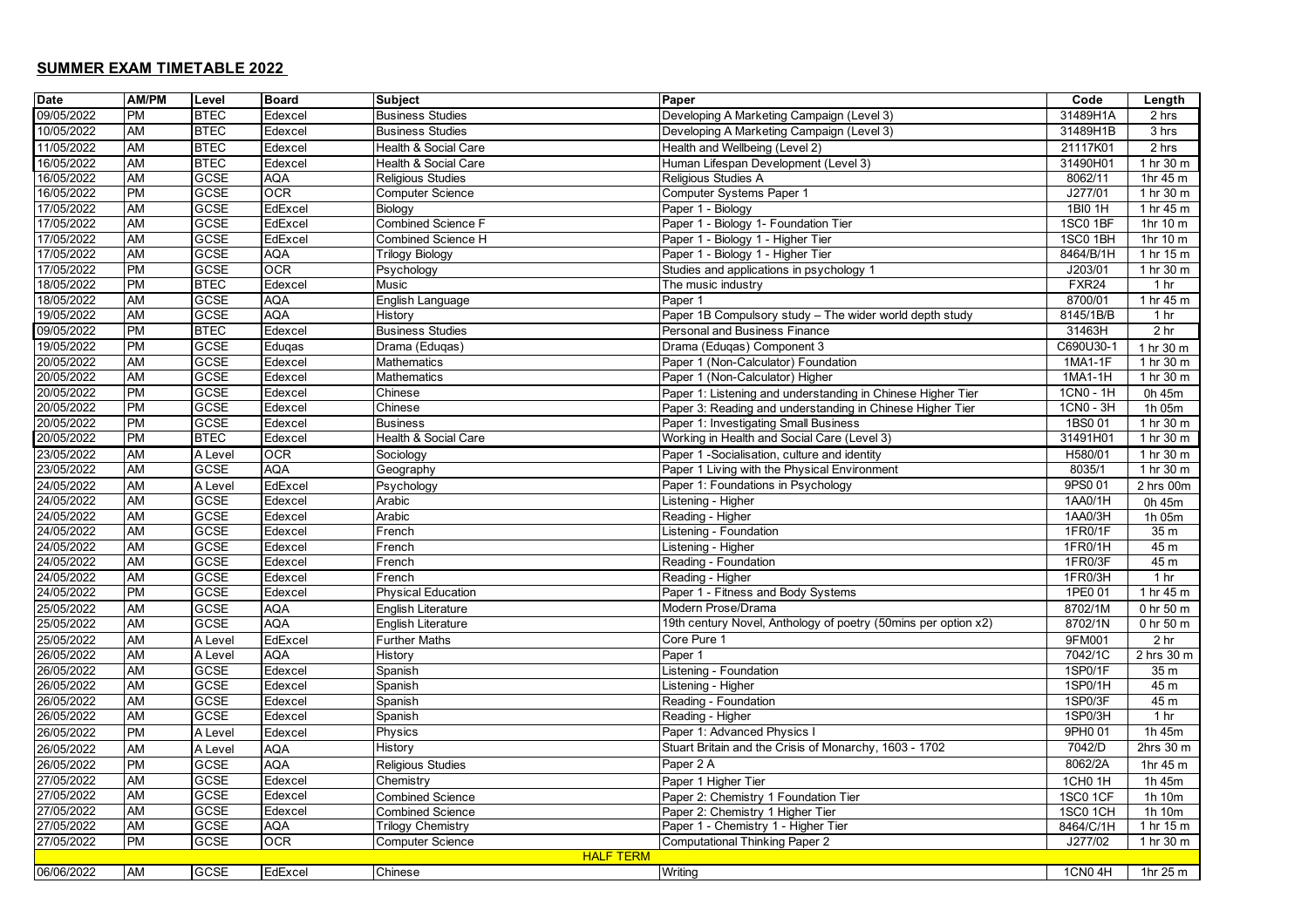| <b>Date</b> | AM/PM     | Level       | Board       | <b>Subject</b>             | Paper                                                       | Code       | Length                          |
|-------------|-----------|-------------|-------------|----------------------------|-------------------------------------------------------------|------------|---------------------------------|
| 06/06/2022  | <b>AM</b> | <b>GCSE</b> | EdExcel     | Arabic                     | Writing                                                     | 1AA0 4H    | 1hr 25 m                        |
| 06/06/2022  | PM        | GCSE        | <b>OCR</b>  | Psychology                 | Studies and applications in psychology 2                    | J203/02    | 1 hr 30 m                       |
| 07/06/2022  | AM        | <b>GCSE</b> | Edexcel     | Mathematics                | Paper 2 (Calculator) Foundation Tier                        | 1MA1 2F    | 1 hr 30 m                       |
| 07/06/2022  | AM        | A Level     | <b>AQA</b>  | English Literature A       | Love through the ages                                       | 7712/1     | 3 hrs                           |
| 07/06/2022  | AM        | <b>GCSE</b> | Edexcel     | Mathematics                | Paper 2 (Calculator) Higher Tier                            | 1MA1 2H    | 1 hr 30 m                       |
| 07/06/2022  | PM        | A Level     | Edexcel     | <b>Mathematics</b>         | <b>Pure Mathematics</b>                                     | 9MA0 01    | 2 <sub>hr</sub>                 |
| 07/06/2022  | PM        | A Level     | <b>OCR</b>  | Sociology                  | Paper 2 - Researching and understanding social inequalities | H580/02    | 2 <sub>hr</sub> 15 <sub>m</sub> |
| 07/06/2022  | PM        | <b>GCSE</b> | <b>AQA</b>  | Geography                  | Paper <sub>2</sub>                                          | 8035/2     | 1 hr $15m$                      |
| 08/06/2022  | AM        | A Level     | Edexcel     | Psychology                 | Paper 2: Applications of Psychology                         | 9PS0 02    | 2h 00m                          |
| 08/06/2022  | <b>AM</b> | <b>GCSE</b> | AQA         | English Literature         | Shakespeare and Unseen Poetry                               | 8702/2     | 1 hr 45 m                       |
| 08/06/2022  | <b>PM</b> | A Level     | Edexcel     | <b>Further Mathematics</b> | Core Pure Maths 2                                           | 9FM0 02    | 1h 30m                          |
| 09/06/2022  | <b>AM</b> | <b>GCSE</b> | <b>AQA</b>  | History                    | Paper 1 - Germany Democracy & Dictationship                 | 8145/1A/B  | 1 <sub>hr</sub>                 |
| 09/06/2022  | PM        | A Level     | Edexcel     | <b>Biology B</b>           | Paper 1: Advanced Biochemistry, Microbiology and Genetics   | 9BI0 01    | 1h 45m                          |
| 09/06/2022  | PM        | A Level     | <b>WJEC</b> | Design and Technology      | Fashion and Textiles/Product Design                         | A601U10-1  | 3 hrs                           |
| 09/06/2022  | PM        | <b>GCSE</b> | Edexcel     | Physics                    | Paper 1 Higher Tier                                         | 1PH0 1H    | 1h 45m                          |
| 09/06/2022  | PM        | <b>GCSE</b> | Edexcel     | Science (Physics)          | Combined Science - Paper 3: Physics 1 Foundation Tier       | 1SC0 1PF   | 1h 10m                          |
| 09/06/2022  | PM        | GCSE        | Edexcel     | Science (Physics)          | Combined Science - Paper 3: Physics 1 Higher Tier           | 1SC0 1PH   | 1h 10m                          |
| 09/06/2022  | <b>PM</b> | <b>GCSE</b> | AQA         | <b>Trilogy Physics</b>     | Paper 1 - Physics 1 - Higher Tier                           | 8464/P/1H  | 1 hr 45 m                       |
| 10/06/2022  | AM        | A Level     | <b>AQA</b>  | History                    | Paper 2                                                     | 7042/20    | 2 hrs 30 m                      |
| 10/06/2022  | <b>AM</b> | <b>GCSE</b> | <b>AQA</b>  | English Language           | Paper 2 - Writers' viewpoints and perspectives              | 8700/2     | 1 hr 45 m                       |
| 10/06/2022  | <b>AM</b> | A Level     | <b>AQA</b>  | History                    | Democracy and Nazism: Germany 1918 - 1945                   | 7042/O     | 2hrs 30 m                       |
| 10/06/2022  | <b>PM</b> | <b>GCSE</b> | Edexcel     | <b>Physical Education</b>  | Paper 2 - Health and Performance                            | 1PE0 02    | 1 hr 15 m                       |
| 10/06/2022  | <b>PM</b> | A Level     | Edexcel     | Physics                    | Paper 2: Advanced Physics II                                | 9PH0 02    | 1h 45m                          |
| 13/06/2022  | AM        | A Level     | Edexcel     | Chemistry                  | Paper 1: Advanced Inorganic and Physical Chemistry          | 9CH0 01    | 1 hr 45 m                       |
| 13/06/2022  | <b>AM</b> | A Level     | <b>OCR</b>  | Sociology                  | Paper 3 - Debates in contemporary society                   | H580/03    | 2 <sub>hr</sub> 15 <sub>m</sub> |
| 13/06/2022  | <b>AM</b> | GCSE        | Edexcel     | Mathematics                | Paper 3 (Calculator) Foundation Tier                        | 1MA1-3F    | 1 hr 30 m                       |
| 13/06/2022  | <b>AM</b> | <b>GCSE</b> | Edexcel     | Mathematics                | Paper 3 (Calculator) Higher Tier                            | 1MA1-3H    | 1 hr 30 m                       |
| 13/06/2022  | PM        | <b>GCSE</b> | Edexcel     | <b>Business</b>            | Paper 2 Building a Business                                 | 1BS0 02    | 1 hr 30 m                       |
| 13/06/2022  | PM        | <b>GCSE</b> | <b>WJEC</b> | <b>Business</b>            | <b>Business Considerations</b>                              | C510U202-1 | 45 m                            |
| 14/06/2022  | <b>AM</b> | <b>GCSE</b> | <b>AQA</b>  | Geography                  | Paper 3 Geographical Applications                           | 8035/3     | 1 <sub>hr</sub>                 |
| 14/06/2022  | PM        | A Level     | EdExcel     | <b>Mathematics</b>         | <b>Pure Mathematics 2</b>                                   | 9MA0 02    | 2 <sub>hrs</sub>                |
| 14/06/2022  | <b>PM</b> | <b>GCSE</b> | Edexcel     | <b>Statistics</b>          | Paper 1 - Higher Tier                                       | 1ST0-1H    | 1 hr 30 m                       |
| 15/06/2022  | <b>AM</b> | <b>GCSE</b> | Edexcel     | Biology                    | Paper 2 Higher Tier                                         | 1BI0 2H    | 1 hr 45 m                       |
| 15/06/2022  | AM        | GCSE        | Edexcel     | <b>Combined Science</b>    | Paper 4: Biology Foundation Tier                            | 1SC0 2BF   | 1 hr 10 m                       |
|             |           |             |             |                            |                                                             |            |                                 |
| 15/06/2022  | AM        | GCSE        | Edexcel     | <b>Combined Science</b>    | Paper 4: Biology Higher Tier                                | 1SC0 2BH   | 1 hr 10 m                       |
| 15/06/2022  | AM        | <b>GCSE</b> | AQA         | <b>Trilogy Biology</b>     | Paper 2 Higher Tier                                         | 8464/B/2H  | 1 hr 15 m                       |
| 15/06/2022  | PM        | <b>GCSE</b> | <b>WJEC</b> | Design and Technology      | D & T in the 21st century                                   | C600U10-1  | 2 hrs                           |
| 16/06/2022  | AM        | A Level     | Edexcel     | Physics                    | Paper 3: General and Practical Principles in Physics        | 9PH0 03    | 2 hr 30 m                       |
| 16/06/2022  | <b>AM</b> | A Level     | Edexcel     | Psychology                 | Paper 3: Psychological Skills                               | 9PS0 03    | 2 hrs                           |
| 16/06/2022  | AM        | <b>GCSE</b> | <b>AQA</b>  | History                    | Paper 2A: Option A                                          | 8145/2A/A  | 1 <sub>hr</sub>                 |
| 16/06/2022  | PM        | <b>GCSE</b> | Edexcel     | French                     | Writing - Foundation                                        | 1FR0/4F    | 1 hr 15 m                       |
| 16/06/2022  | PM        | GCSE        | Edexcel     | French                     | Writing - Higher                                            | 1FR0/4H    | 1 hr 20 m                       |
| 17/06/2022  | AM        | A Level     | Edexcel     | Biology                    | Paper 2: Advanced Physiology, Evolution and Ecology         | 9BI0 02    | 1h 45m                          |
| 17/06/2022  | AM        | <b>GCSE</b> | Edexcel     | Spanish                    | Writing - Foundation                                        | 1SP0/4F    | 1 hr 15 m                       |
| 17/06/2022  | <b>AM</b> | <b>GCSE</b> | Edexcel     | Spanish                    | Writing - Higher                                            | 1SP0/4H    | 1 hr 20 m                       |
| 17/06/2022  | PM        | <b>GCSE</b> | Edexcel     | Portuguese                 | Listening - Higher                                          | 1PG0/1H    | 45 m                            |
| 17/06/2022  | <b>PM</b> | <b>GCSE</b> | Edexcel     | Portuguese                 | Reading - Higher                                            | 1PG0/3H    | 1 hr                            |
| 17/06/2022  | PM        | GCSE        | Edexcel     | Persian                    | Listening - Higher                                          | 1PN0/1H    | 45 m                            |
| 17/06/2022  | PM        | GCSE        | Edexcel     | Persian                    | Reading - Higher                                            | 1PN0/3H    | 1 hr                            |
| 17/06/2022  | PM        | <b>GCSE</b> | <b>AQA</b>  | Polish                     | Listening - Higher                                          | 8688/LH    | 45 m                            |
| 17/06/2022  | PM        | <b>GCSE</b> | <b>AQA</b>  | Polish                     | Reading - Higher                                            | 8688/RH    | 1 hr                            |